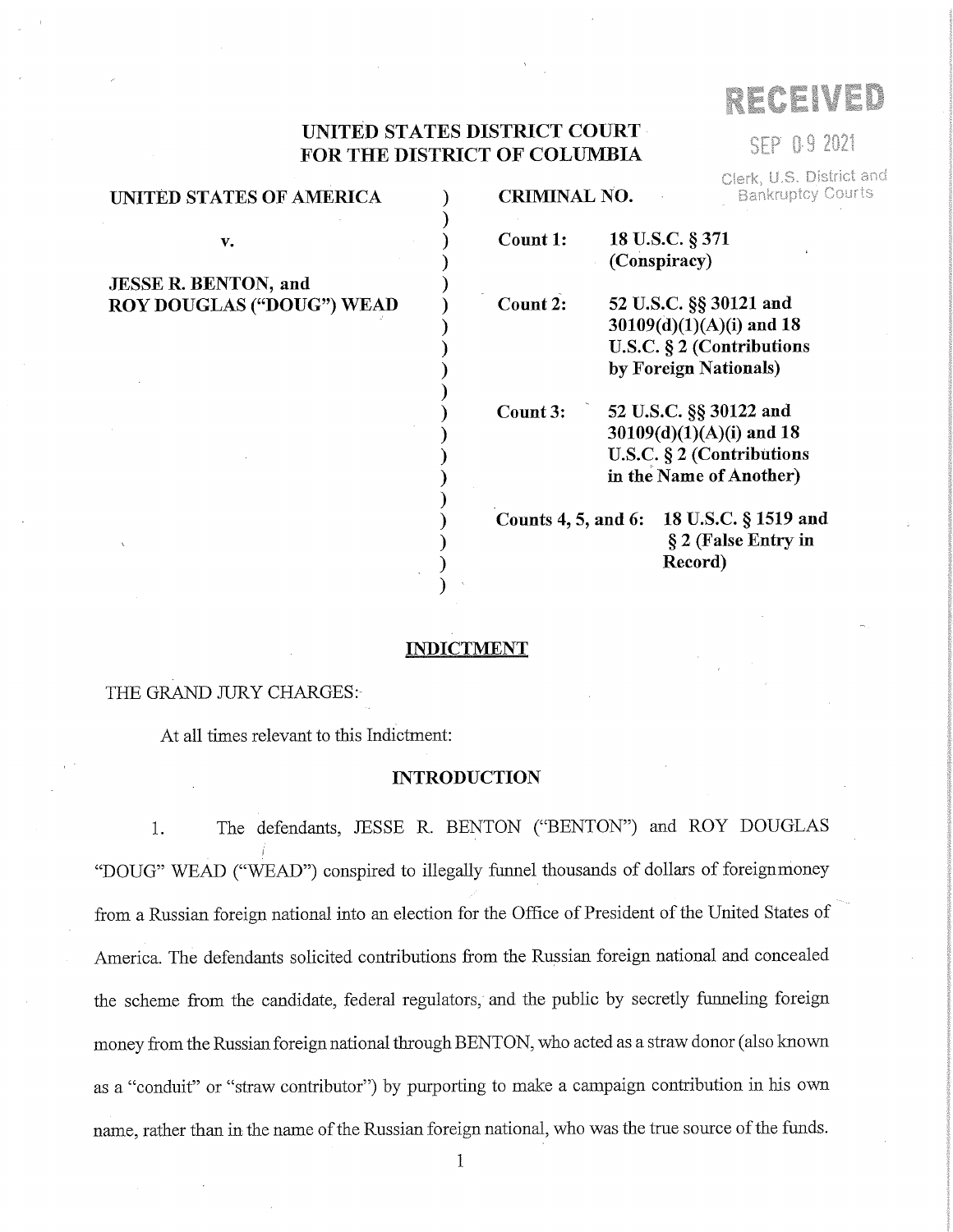The defendants concealed the conspiracy by causing false entries to be made in reports submitted to the Federal Election Commission ("FEC").

#### THE ELECTION ACT

2. In the Federal Election Campaign Act of 1971, as amended, Title 52, United States Code, Sections 30101, et seq. ("Election Act") (formerly Title 2, United States Code, Sections 431, et seq.), Congress prohibited certain financial influences on the election of candidates for federal office, including the Office of President of the United States of America.

3. To prevent the influence of foreign nationals on federal elections, the Election Act prohibits foreign nationals, directly or indirectly, from making any contributions in connection with federal elections. The Election Act also prohibits any person from soliciting a contribution or donation from a foreign national.

4. To prevent individuals from circumventing the Election Act, and to enable the detection of attempts to circumvent it, the Election Act prohibits a person from making a contribution in the name of another person, including giving funds to a straw donor for the purpose of having the straw donor pass the funds on to a federal candidate or to a candidate's federal campaign committee or joint fundraising committee, or to a national political party committee, and using the straw donor's name as if he/she were making the contribution, thereby concealing the true source of the money. The Election Act also prohibits any person from knowingly permitting his or her name to be used to effect the contribution of another.

5. The FEC is an agency and department of the United States with jurisdiction to enforce the limits and prohibitions of the Election Act, in part by requiring candidates, joint fundraising committees, and national party committees to file regular reports listing the sources and amounts of contributions they receive, as well as certain expenditures. To deter abuses of the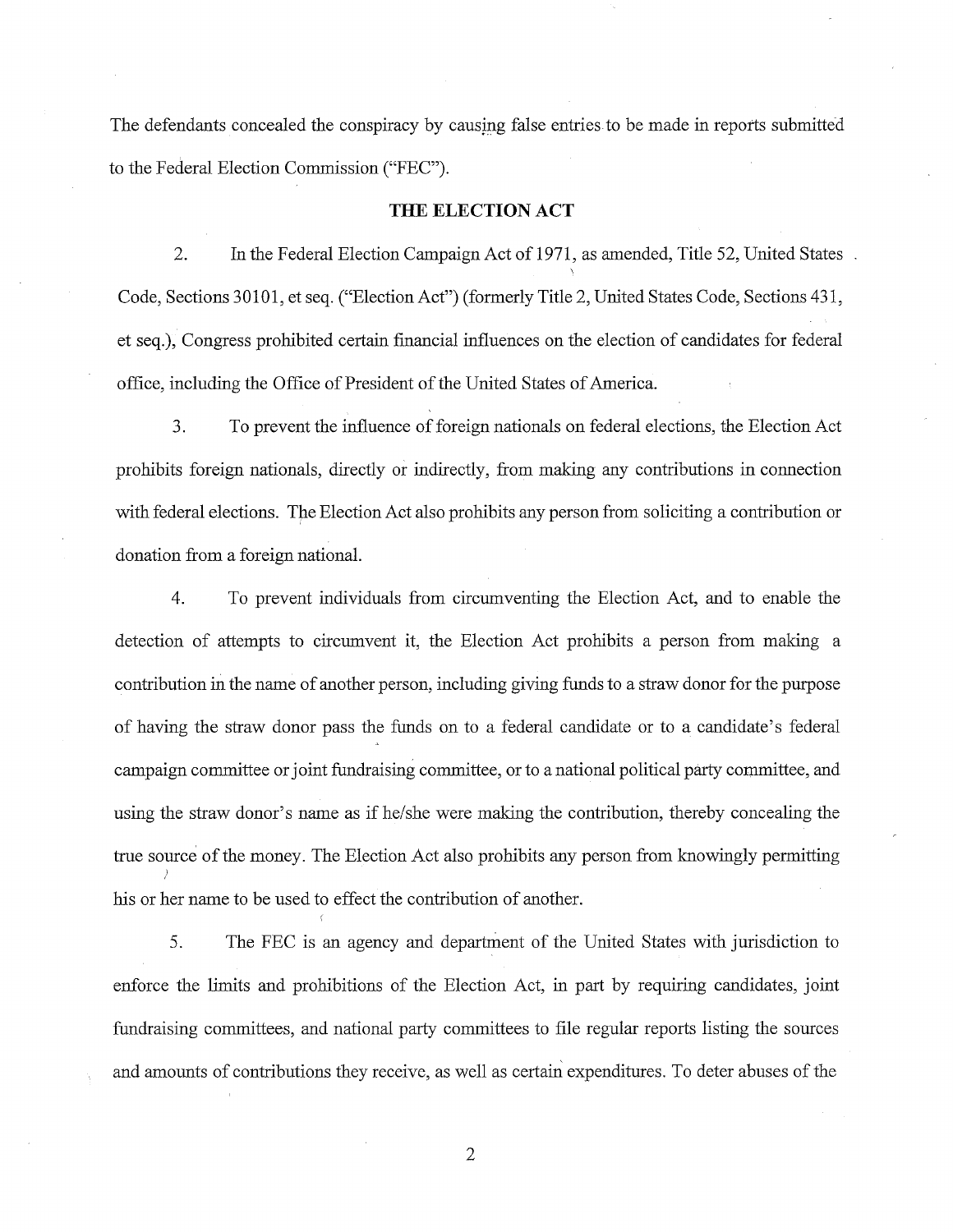Election Act and thus instill public confidence in the election process against corruption and the appearance of corruption, the Election Act requires the FEC to publish the reports that it receives so that all of the candidates, the public, and law enforcement may see the specific information about the amounts and sources of political contributions and expenditures involving federal candidates and registered political committees.

6. Pursuant to the Election Act, Congress requires registered political committees, including Political Committee A, Political Committee B, and Political Committee C, to file periodic reports to the FEC of receipts and disbursements, identifying, among other things, the name and address of each person who made a contribution to such a committee during the relevant reporting period whose contribution or contributions had an aggregate amount of value in excess of \$200 within an election cycle, together with the date and the amount of any such contribution.

7. In 2016 and at all relevant times, the Election Act prohibited the solicitation, acceptance, or receipt of a contribution by a foreign national. This prohibition encompassed any foreign national contribution to any political committee, including joint fundraising committees, party committees, and candidate committees.

8. In 2016 and at all relevant times, the Election Act prohibited the making of a contribution in the name of another person, knowingly permitting one's name to be used to effect the contribution of another, and knowingly accepting a contribution made in the name of another. This prohibition applied to all contributions, including those made to joint fundraising committees, national political party committees, and candidate committees.

## RELEVANT INDIVIDUALS AND ENTITIES

9. Defendant JESSE R. BENTON was an experienced political operative who resided in the United States. BENTON owned and served as the manager of Company A. BENTON previously worked as campaign manager for two campaigns for United States Senate and one campaign for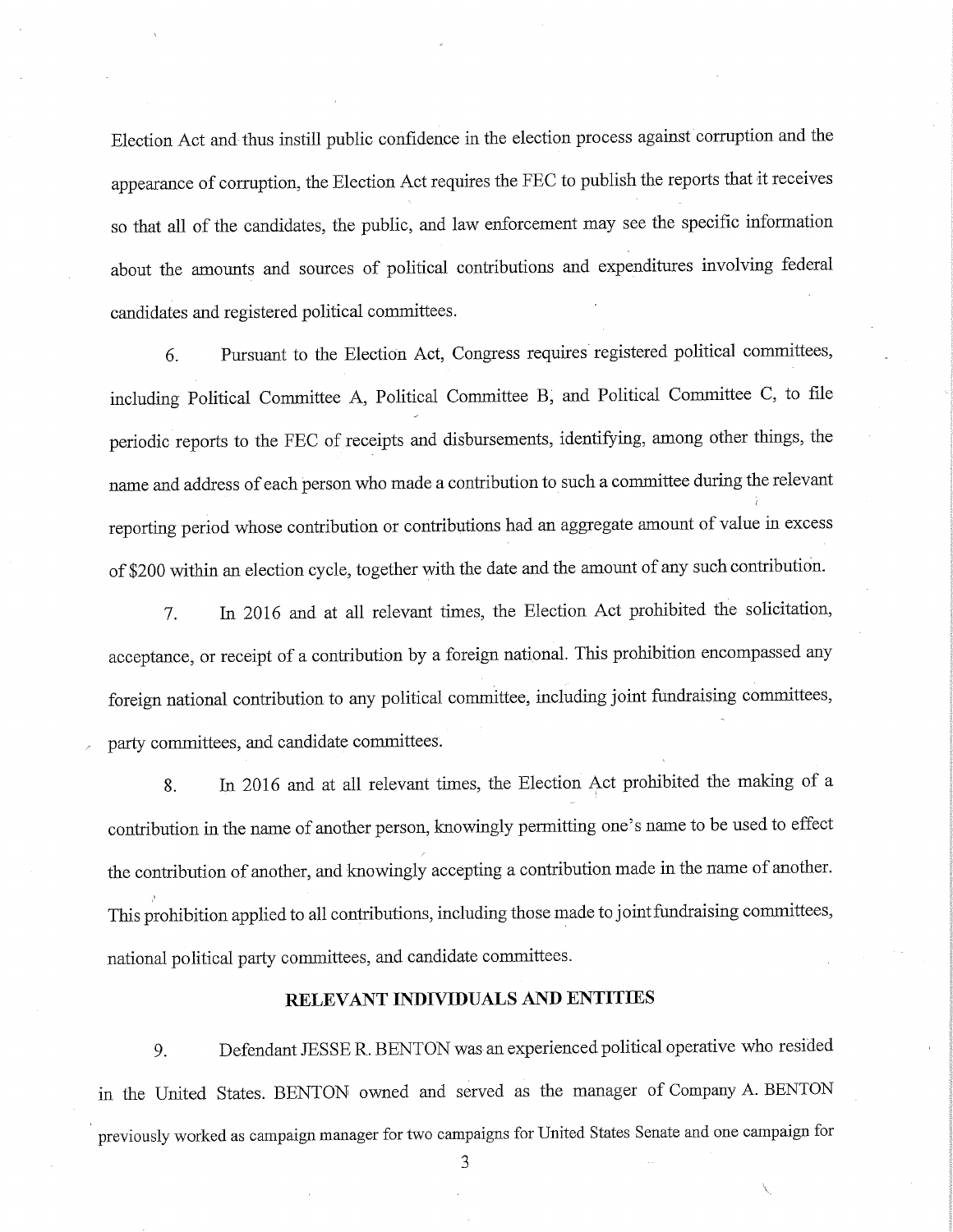President. BENTON also worked for several independent- expenditure-only political committees, or Super PACs.

10. Defendant ROY DOUGLAS "DOUG" WEAD resided in the United States and served as the president of Company B. WEAD worked as a senior advisor on multiple presidential campaigns. According to FEC records, WEAD was a candidate for Congress in 1992 and was the authorizing candidate for the "Doug Wead for Congress Committee," which was an active political committee from 1992 until approximately January 2000. In late 2016, WEAD was writing a book that discussed the strategies of two presidential campaigns. The book was published on or about February 28, 2017.

11. Foreign National 1 was a Russian foreign national and business associate of WEAD living outside the United States. Foreign National 1 had never applied for, nor obtained, United States citizenship or lawful permanent residence status in the United States. As a result, Foreign National 1 was a "foreign national," who was prohibited from making donations and contributions — directly or indirectly — in support of any candidate for elective office in the United States.

12. Foreign National 2 was a Ukrainian foreign national living outside the United States. Foreign National 2 worked as a Russian/English translator for WEAD, and facilitated communications between WEAD and Foreign National 1.

13. Political Candidate 1 was a candidate for the Office of President of the United States in the 2016 election cycle.

14. Political Committee  $\overrightarrow{A}$  was registered with the FEC as the principal campaign committee for Political Candidate 1. Political Committee A received campaign contributions for the election of Political Candidate 1.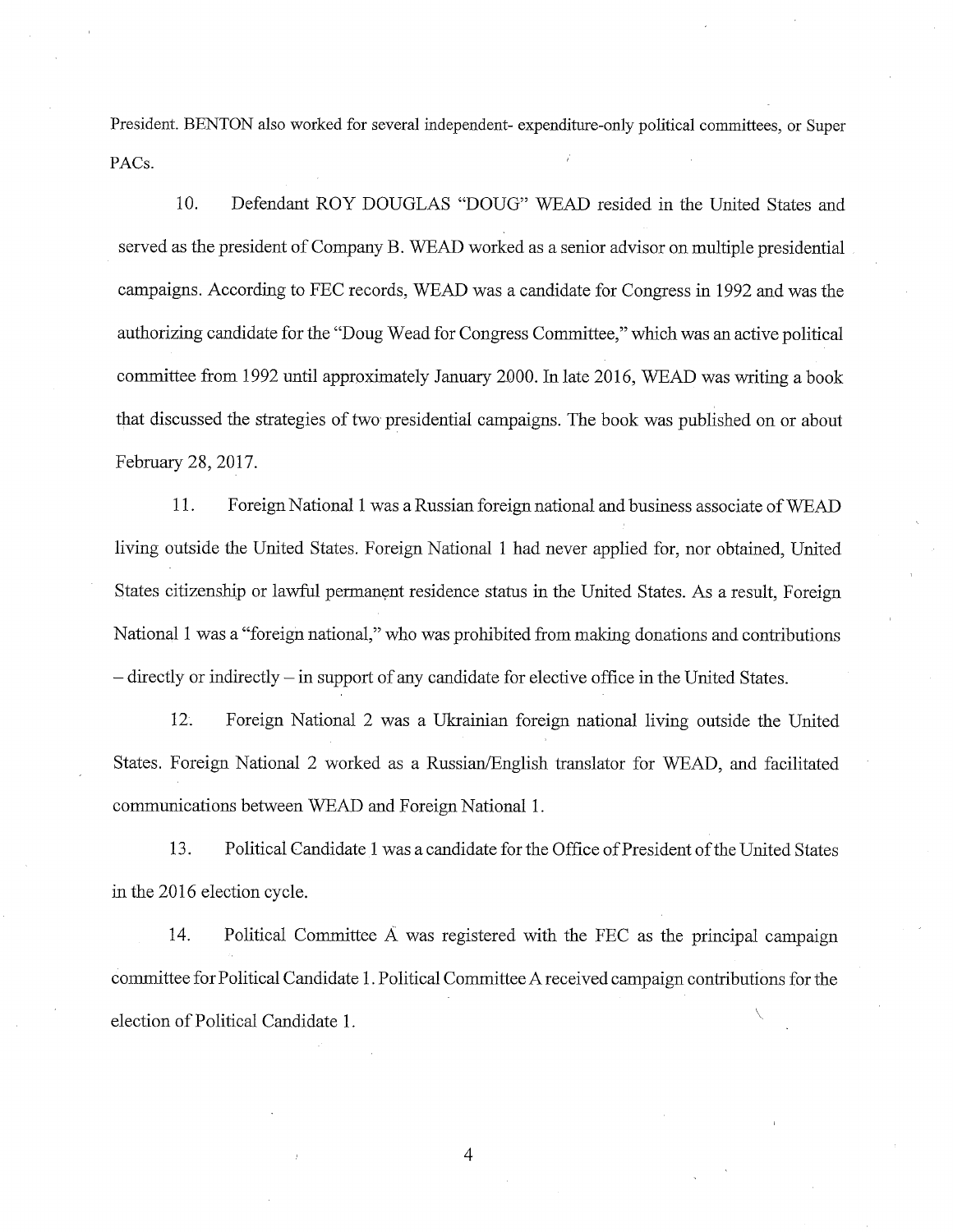15. Political Committee B was the governing body for Political Candidate l's political party. It was registered with the FEC as a national party committee. Political Committee B received campaign contributions in support of the election of Political Candidate 1. Political Committee B is headquartered in Washington, D.C.

16. Political Committee C was registered with the FEC as a joint fundraising committee. As a joint fundraising committee, Political Committee C, at all relevant times, was comprised of Political Committee A, Political Committee B, and other organizations supporting Political Candidate l's political party in various states. Additionally, as a joint fundraising committee, Political Committee C's sole purpose was to raise money and then distribute that money to constituent candidates and organizations, including Political Committee A and Political Committee B. Political Committee C received campaign contributions for the election of Political Candidate 1. According to fundraising materials, Political Committee C accepted and received contributions at an address in Washington, D.C.

17. Company A was a political consulting firm owned by BENTON.

18. Company'B was a non-profit organization co-founded by WEAD.

# COUNT ONE 18 U.S.C. §371 (Conspiracy)

19. Paragraphs 1 through 18 are realleged and incorporated herein by reference.

20. From in or about September 2016 to at least July 2017, in the District of Columbia and elsewhere, the defendants JESSE R. BENTON and ROY DOUGLAS "DOUG" WEAD, knowingly conspired with each other and with others known and unknown to the Grand Jury to:

 $\overline{5}$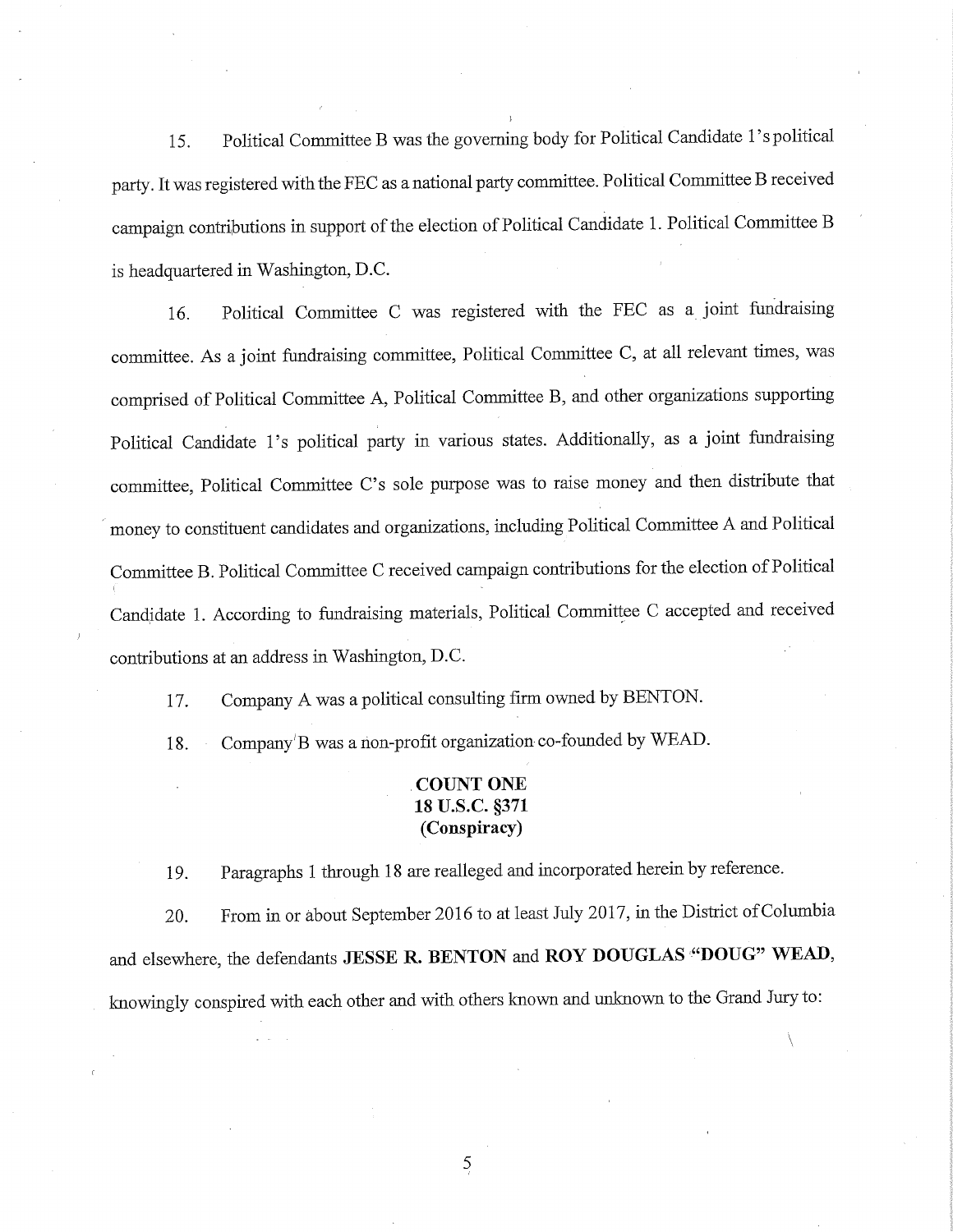a. Knowingly and willfully solicit and cause foreign national contributions, aggregating to \$25,000 in a calendar year in violation of Title 52, United States Code, Sections 30121 and 30109(d)(1)(A)(i).

b. Knowingly and willfully permit BENTON's name to be used to effect a contribution by another person, aggregating to \$25,000 in a calendar year in violation of Title 52, United States Code, Sections 30122 and 30109(d)(1)(A)(i).

c. Knowingly cause the concealment, covering up, falsifying, and making of false entries in records, documents, and tangible objects with the intent to impede, obstruct, and influence, and in relation to and contemplation of, the investigation and proper administration of matters within the jurisdiction of departments and agencies of the United States in violation of Title 18, United States Code, Section 1519 and Section 2.

#### Purposes of the Conspiracy

21. It was a purpose of the conspiracy for WEAD and BENTON to personally profit by facilitating an unlawful campaign contribution from Foreign National 1, through BENTON, to Political Committee A, Political Committee B, and Political Committee C, in order to arrange a meeting and a photo opportunity for Foreign National 1 with Political Candidate 1, all while concealing from Political Committee A, Political Committee B, Political Committee C, the FEC, the public, and law enforcement the true source of the money.

22. It was a further purpose of the conspiracy for WEAD and BENTON to cause Political Committee A, Political Committee B, and Political Committee C to unwittingly file false campaign finance reports concealing the unlawful campaign contributions from the FEC and the public by falsely stating that the contributions were made by BENTON, when in reality the contributions were made by Foreign National 1.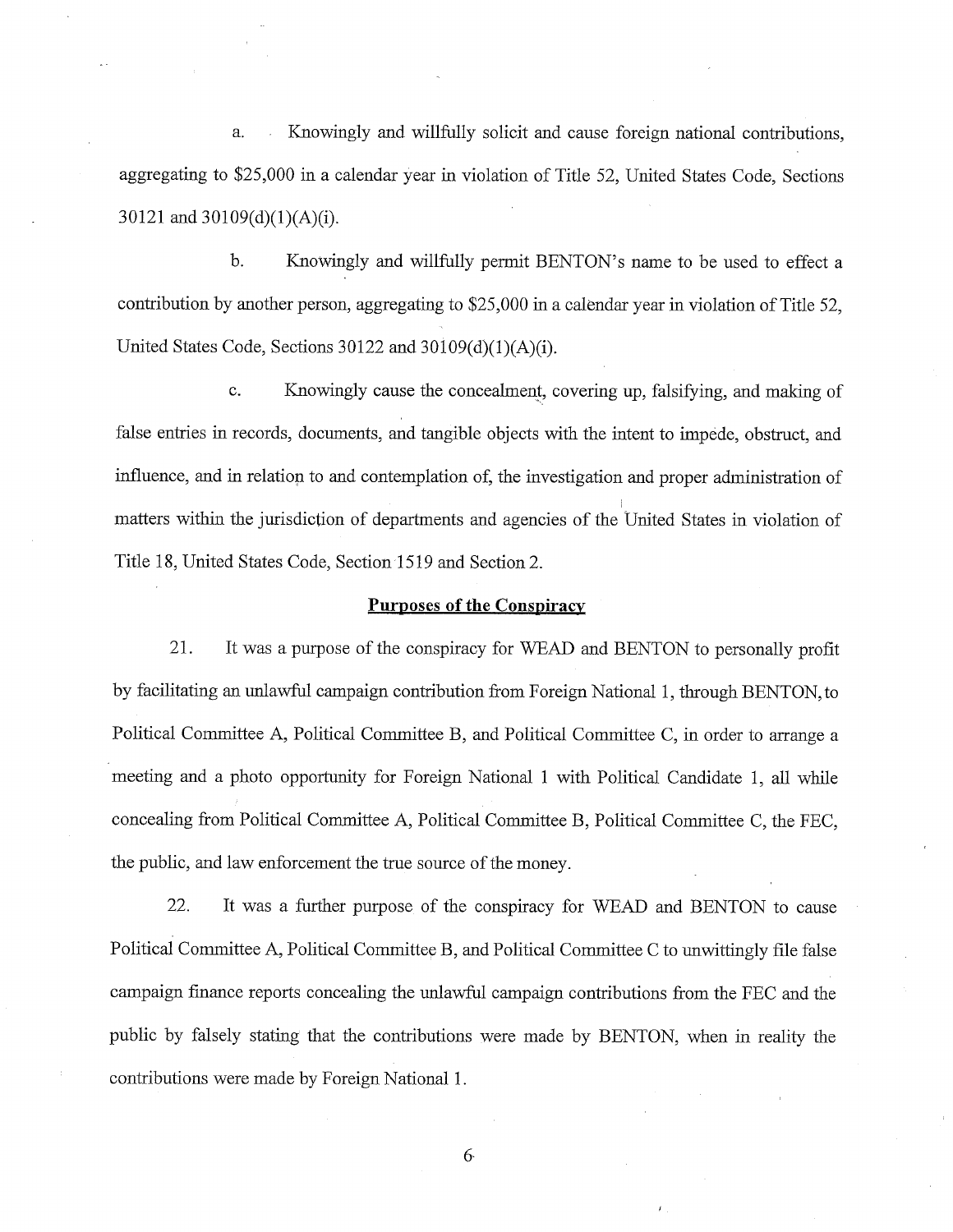23. It was a further purpose of the conspiracy to conceal the co-conspirators' unlawful activity.

## **Manner and Means of the Conspiracy**

24. The manner and means by which BENTON and WEAD carried out the conspiracy included, but were not limited to, the following:

25. To obtain money from Foreign National 1, WEAD facilitated Foreign National l's international travel to the United States and told Foreign National 1 he could meet a celebrity. To facilitate Foreign National l's attendance at a political fundraising event, where Foreign National 1 could meet and have a picture taken with Political Candidate 1, WEAD and BENTON solicited an illegal contribution from Foreign National 1 and caused the contribution to be made to Political Committees A, B, and C. To conceal the true source of Foreign National 1's contribution, and to facilitate the illegal contribution, WEAD and BENTON agreed to cause Foreign National l's contribution to be made in the name of another.

26. By concealing the true source of Foreign National l's contribution, WEAD and BENTON caused Political Committees A, B, and C to make false entries in reports to the FEC, thereby hiding from the FEC, the political committees, and the public the fact of Foreign National l's illegal contribution.

#### **Overt Acts**

27. In furtherance of the conspiracy and to effect its illegal objects, BENTON and WEAD committed the following overt acts, among others, in the District of Columbia and elsewhere in connection with their efforts to secretly cause Foreign National 1 to contribute to Political Committee A, Political Committee B, and Political Committee C.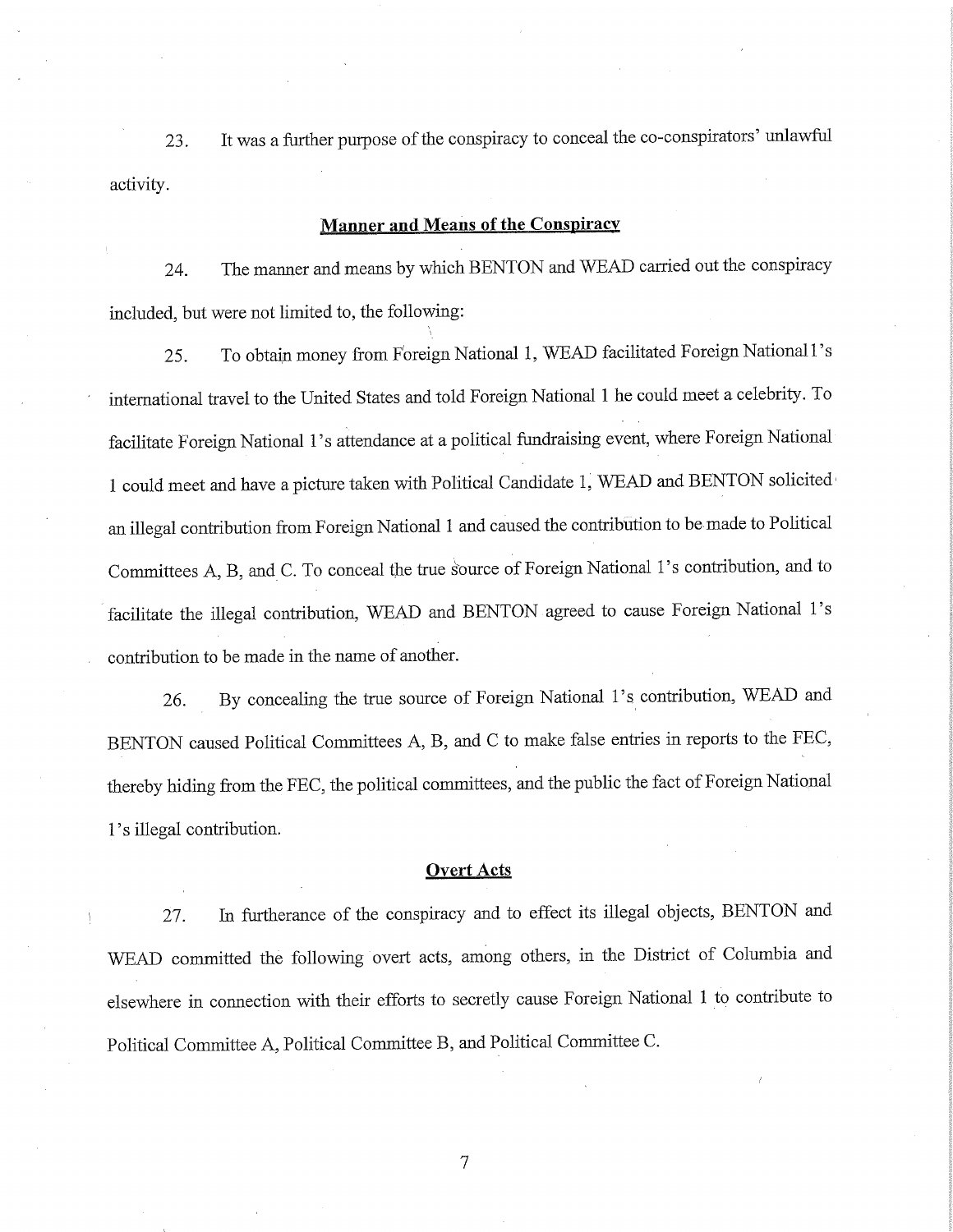## I. WEAD and BENTON solicit and obtain \$100,000 from Foreign National 1 to meet with Political Candidate 1 and Create a Fake Invoice to Disguise the True Purpose of the Money

28. On or about September 11, 2016, WEAD emailed Foreign National 2 suggesting that Foreign National 1 could meet Political Candidate 1 during Foreign National l's trip to the United States.

29. On or about September 12, 2016, WEAD and BENTON spoke twice on their cell phones for a total of approximately eight mimites.

30. On or about September 13, 2016, Foreign National 2 emailed WEAD: "Doug, is there any news about [Political Candidate 1]?" WEAD then responded to Foreign National 2: "My Source says yes it will happen but no details yet."

31. On or about September 13, 2016, BENTON em ailed Political Committee B:

I have a friend who spends most of his time in the Caribbean (must be nice right?), who has caught the [Political Candidate 1] bug in a big way. [H]e wants to fly in for an event, hopefully near NY or DC, where he can attend a funder and get a photo. The $\Pi$  photo is important to him. Is there anyway you might share a list of events where a photo might be possible? Ideally, he'd like to come between 9/21 and 9/27 if at all possible.

32. On or about September 13, 2016, BENTON emailed Political Committee B and asked: "What would be the minimum giving level to be able to participate in a photoline at e[i]ther Greenwich  $(9/21)$ , Philly  $(9/22)$  or NYC  $(9/29)$ ? (not that that is all he'll give, but he'll ask me)" and "How do I RSVP when he has selected his event?"

33. On or about September 13, 2016, BENTON emailed Political Committee B and asked, "Is there a photo op in Philly or no?"

34. On or about September 13, 2016, BENTON and WEAD spoke via cell phone for approximately seven minutes.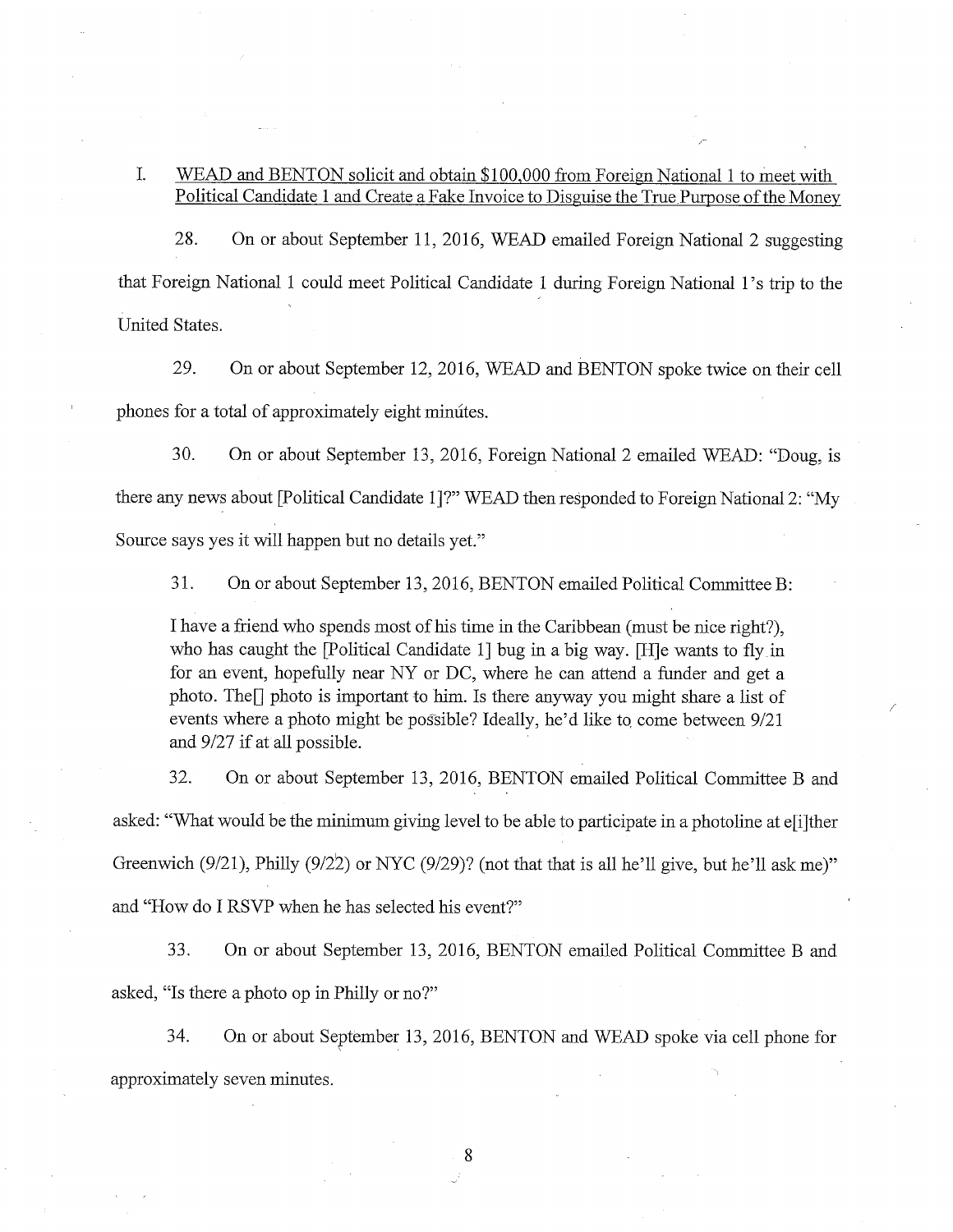35. On or about September 14, 2016, Foreign National 2 emailed WEAD: "I've talked to [Foreign National 1]. He is happy to wire his donation... He asks for info where to send his donation." WEAD replied, "thank you so much. [W]e want to do this correctly."

36. On or about September 14, 2016, BENTON emailed Political Committee B: "We'd like to do the Philly event on 9/22 if possible[.]"

37. On or about September 14, 2016, BENTON had a call with an individual at Political Committee B, who was one of the organizers of the Philadelphia, Pennsylvania fundraising event.

38. On or about September 14, 2016, BENTON received an email from Political Committee B with an invitation to a Political Committee C "roundtable" event with Political Candidate 1 in Philadelphia, Pennsylvania. The invitation had three levels of giving: \$100,000 to be a "Roundtable Host Committee," \$50,000 to be a "Roundtable Sponsor," and a minimum contribution of \$25,000 to be a "Roundtable Attendee." The invitation-contained the language: "Contributions to [Political Committee C] are not tax deductible and will be used in connection with federal elections. Federal law requires us to use best efforts to collect and report contributors' names, mailing addresses, occupations, and employers." The invitation also provided the following information: "Contributions from individuals (multicandidate PACs in parentheses) shall be allocated sequentially to the following formula:  $$2,700$  (\$5,000) to [Political Committee A]; \$33,400 (\$15,000) to [Political Committee B][.]" On or about September 14, 2016, shortly after receiving the invitation to the Political Committee C fundraiser, BENTON called WEAD's cell phone and they spoke for approximately ten minutes.

39. On or about September 15, 2016, BENTON emailed Political Committee B, cc'ing a consultant working for Political Committee B and Political Committee C, writing: "If I may ask one more question, my friend is a little high maintenance and wanted to have his body gal in the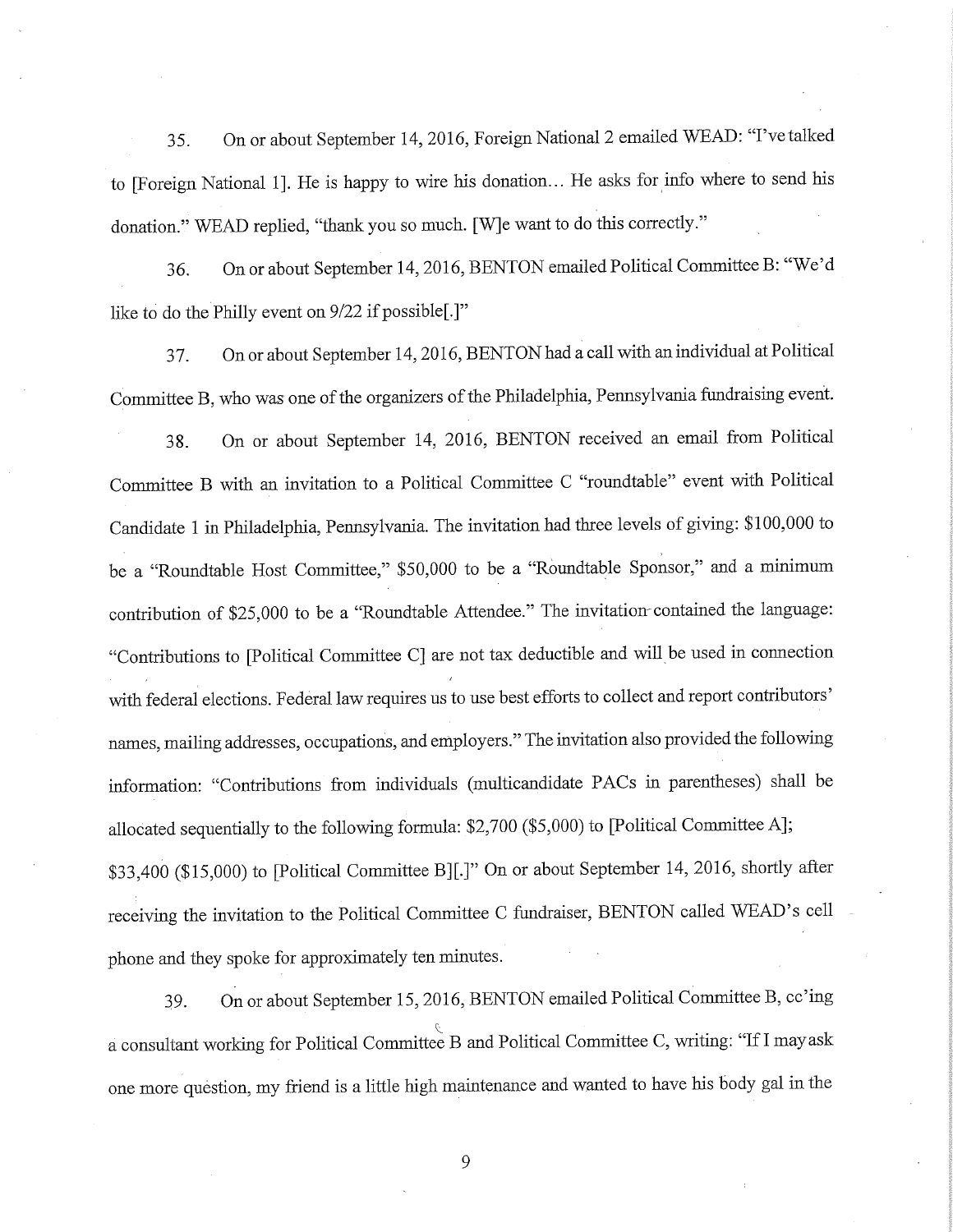room for the private briefing. Is that ok, or would she need to have a full 25K ticket? I was hoping maybe just to pay 10k for her?"

40. On or about September 15, 2016, through on or about September 19, 2016, WEAD and BENTON made efforts to hide the true purpose of the \$100,000 from Foreign National 1 by creating a fake invoice:

a. On or about September 15, 2016, BENTON emailed WEAD his banking information with the subject "Wire info for consulting services<sup>[]"</sup> and wrote: "I'll get an invoice whenever appropriate." WEAD then forwarded the information to Foreign National 2, writing: "This is the banking info for sending the wire. My understanding is that it is for consulting services. Your team will be able to meet with these folks when you get here...Do you need an invoice?" Later that day, Foreign National 2 replied, asking for an invoice, indicating that it would be easier to wire the money. WEAD then forwarded Foreign National 2's email to BENTON, asking him for an invoice. On or about the same day, BENTON responded to WEAD: "Of course! But who should be invoiced?" WEAD then forwarded BENTON's email to Foreign National 2, asking for the "[n]ame, address, etc." of who should be invoiced.

b. On or about September 16, 2016, WEAD emailed Foreign National 2, "Perhaps I am misunderstanding you. I thought you said that [Foreign National 1], would not be wiring any money. But whomever wires the money needs to have an invoice. So to whom do they send the invoice? What is the name of the person or company or bank that needs an invoice?"

c. On or about September 16, 2016, WEAD called BENTON' s cell phone and the call lasted approximately three and a half minutes. Shortly after, WEAD sent an email to BENTON and Foreign National 2 documenting their cover story, explaining that "the plan" was to have Company B's "mission picked up and spread across the [Commonwealth of Independent States]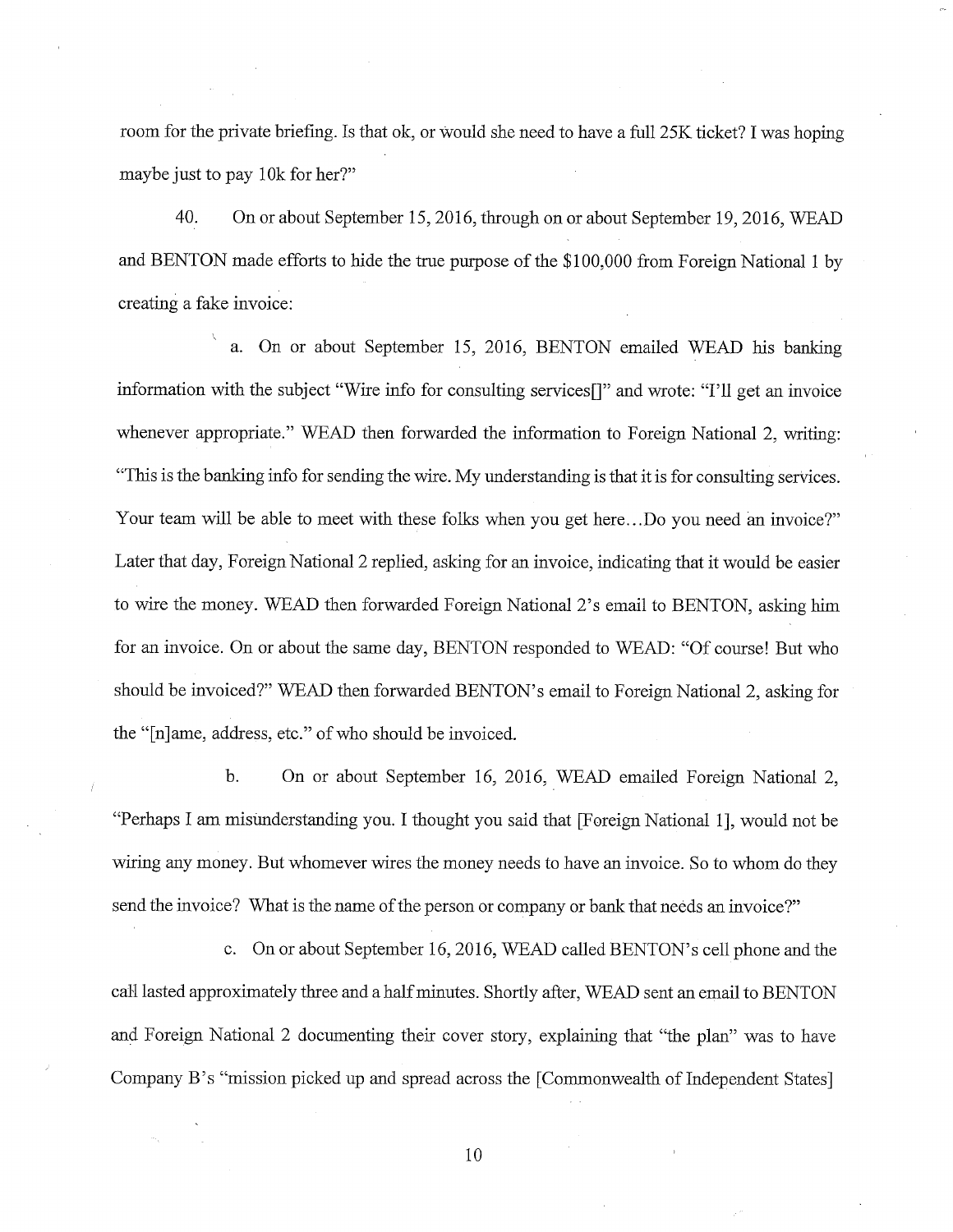.... [Foreign National 1] has the vision to make this work.. .He is willing to hire consultants here who can help him. And he is willing to donate to charities and NGO '5 [sic] in the USA who would participate with such a program over there." WEAD then instructed BENTON to send Foreign National 1 an invoice for "consulting work."

d. On or about September 19, 2016, before BENTON sent Foreign National 1 an invoice, Company A received a \$49,000 wire from a bank account belonging to Foreign National 1 based in Vienna, Austria. On or about September 19, 2016, WEAD emailed BENTON, "Jesse, it wouldn't hurt to send the invoice anyway so they have it on his end."

e. On or about September 19, 2016, after Foreign National 1 wired the first set of funds, BENTON sent an invoice to Foreign National 1 for "Consulting Services [Company B] Dinner." The amount on the invoice was \$100,000 and it included wiring instructions.

IL Foreign National 1 travels to the United States, attends Political Committee C's fundraising event with WEAD, and takes a photo with Political Candidate 1

41. On or about September 20, 2016, WEAD texted BENTON at 3:03 p.m., approximately 18 minutes after Foreign National 1 arrived in the United States.

42. On or about September 21, 2016, after Company A received a total of \$100,000 in two wire transfers from a bank account belonging to Foreign National 1 based in Vienna, Austria, BENTON emailed Political Committee B and confirmed they wanted to purchase two tickets for the Political Committee C fundraising event in Philadelphia, Pennsylvania. In that same email BENTON wrote Political Committee B: "I totally overlooked your email asking for names." BENTON then told Political Committee B: "[WEAD] and a guest will attend for us."

43. On or about September 21, 2016, BENTON made hotel reservations for WEAD, Foreign National 1 and Foreign National 2 in Philadelphia, Pennsylvania for September 22, 2016.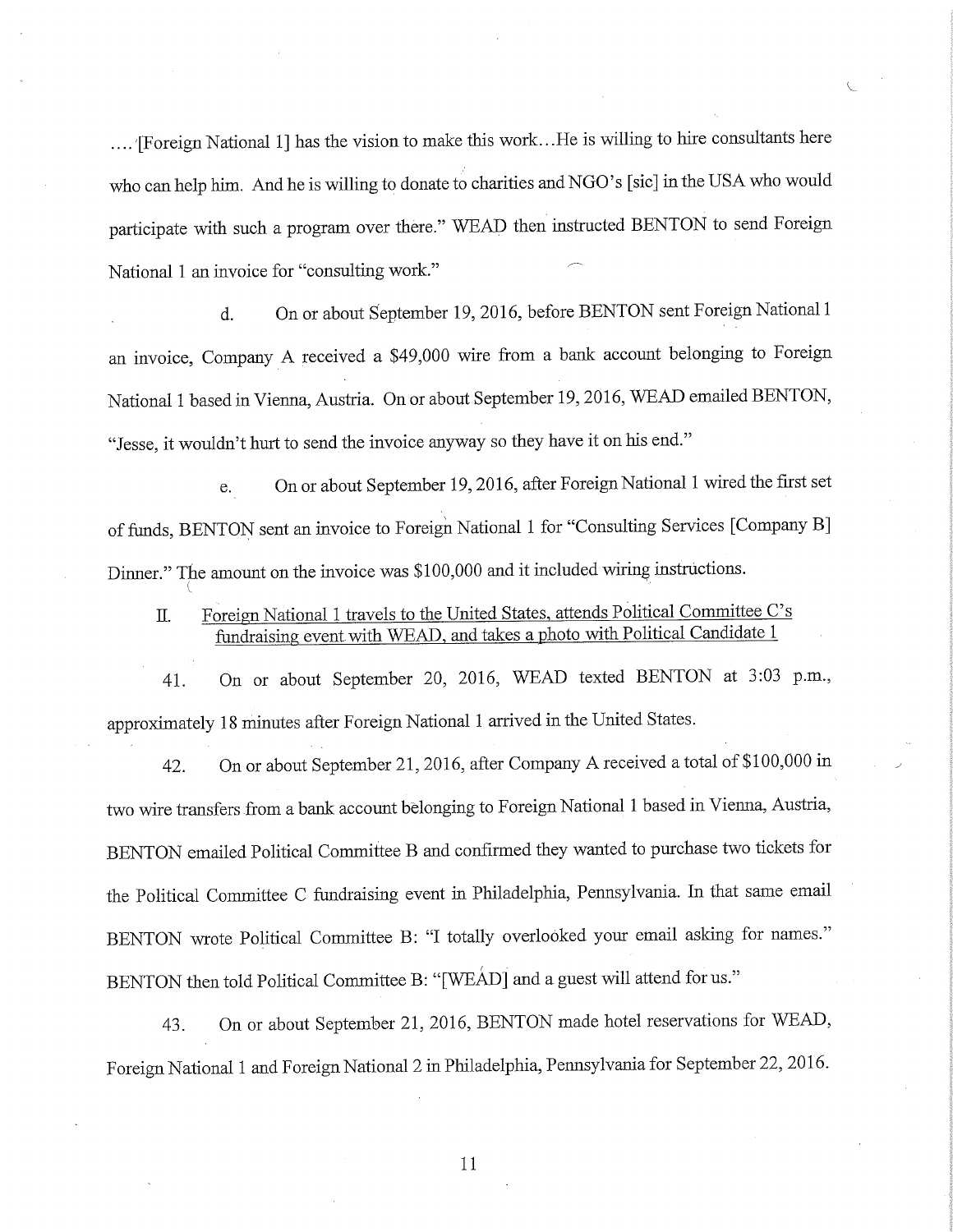44. On or about September 21, 2016, BENTON booked a car service to transport WEAD and two other individuals to Philadelphia, Pennsylvania on September 22, 2016.

45. On or about September 22, 2016, WEAD emailed BENTON a copy of Foreign National l's Russian passport.

46. On or about September 22, 2016, BENTON emailed the consultant working for Political Committee B and Political Committee C and provided Foreign National l's name.

47. On or about September 22, 2016, WEAD, Foreign National 1, and Foreign National 2 attended the Political Committee C fundraising event in Philadelphia, Pennsylvania. WEAD took a photograph of Foreign National 1 and Political Candidate 1 with a personal camera at the event. In addition, WEAD, Foreign National 1, and Foreign National 2 had official photographs taken with Political Candidate 1.

48. Over the next few weeks, BENTON repeatedly claimed to have sent the promised funds to Political Committee C for the two tickets to the fundraising event in Philadelphia, Pennsylvania, but failed to do so.

a. On or about September 22, 2016, BENTON emailed the consultant working for Political Committee B and Political Committee C: "the check is in the mail – literally. I dropped it in the box yesterday :)."

b. On or about October 3, 2016, BENTON emailed the consultant working for Political Committee B and Political Committee C: "I really apologize. How about if I put it on a credit card and stop payment on the check? If that works, email me a link! Or, I can run and wire, but it will be tomorrow am."

c. On or about October 10, 2016, BENTON emailed the consultant working for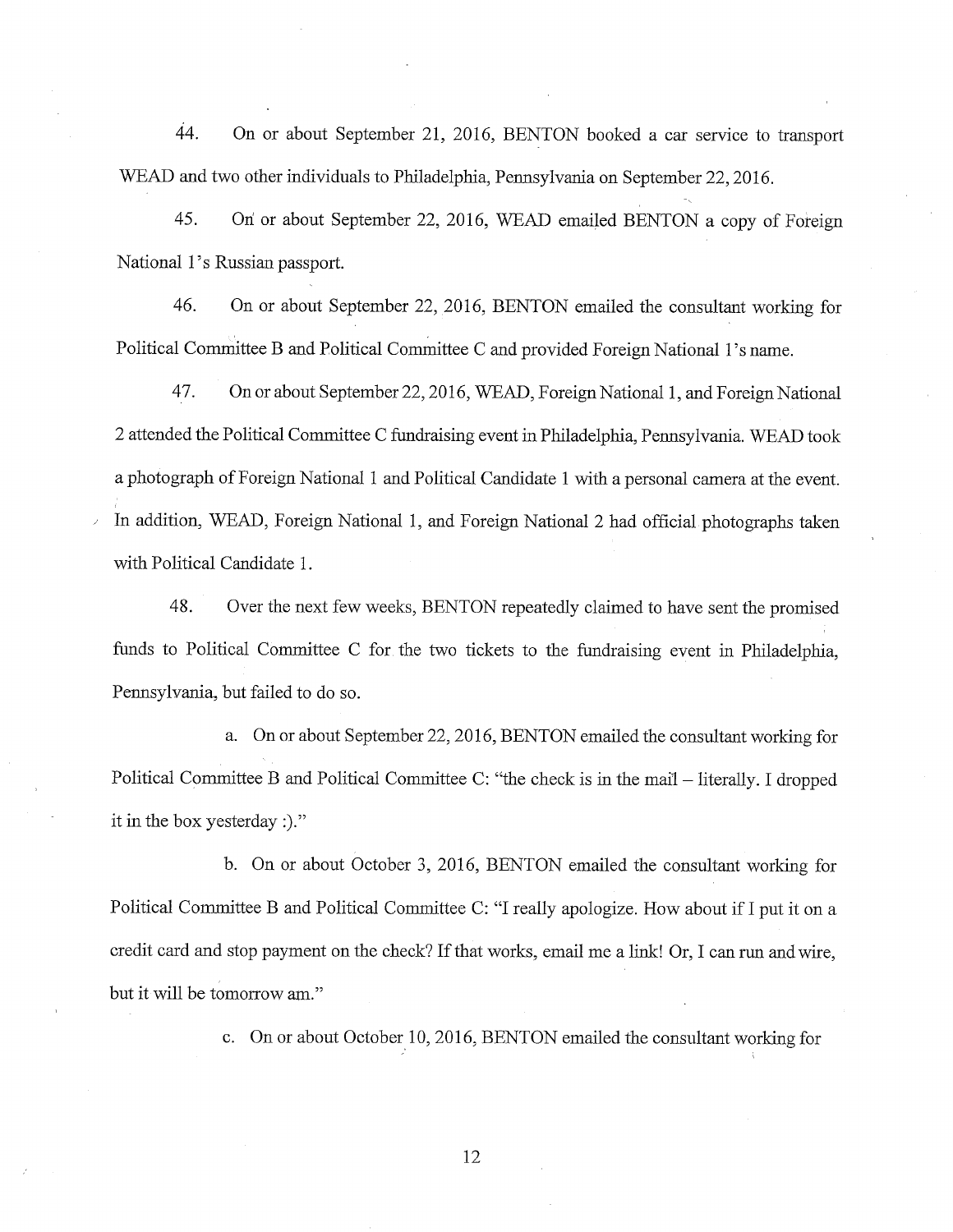Political Committee B and Political Committee C: "Hey — just making sure everything was received? Also, I know you have much bigger fish to fry, but any word when guests might receive their photos?"

d. On or about October 24, 2016, the consultant working for Political Committee B and Political Committee C emailed BENTON about the contribution for the September 22, 2016, fundraising event in Philadelphia, Pennsylvania, asking where it was and who it was from. On or about October 24, 2016, BENTON responded to the consultant working for Political Committee B and Political Committee C, claiming that he "bought the tickets and gifted them to [WEAD] and [Foreign National 1], so the money comes from me. And, I think I brain farted and forgot to send the authorization. I will resend as soon as I am at my desk."

#### Ill. Conduit Contribution to Political Committee C

49. On or about October 26, 2016, BENTON emailed the consultant working for Political Committee B and Political Committee C and attached the second page of the invitation to the Philadelphia, Pennsylvania fundraising event with the credit card authorization filled out. On it, BENTON checked that he could not attend the event, but wanted to contribute \$25,000. In the section labeled "CONTRIBUTOR INFORMATION," BENTON provided his personal infotmation, including his name, home address, cell phone, and e-mail address. In the section labeled "PAYMENT INFORMATION," BENTON provided his personal credit card information.

50. On or about October 26, 2016, after receiving the credit card authorization from BENTON, the consultant working for Political Committee B and Political Committee C emailed BENTON and asked, "Is this one to be credited towards [Foreign National 1] or Doug?" BENTON then responded, "[Foreign National 1], please."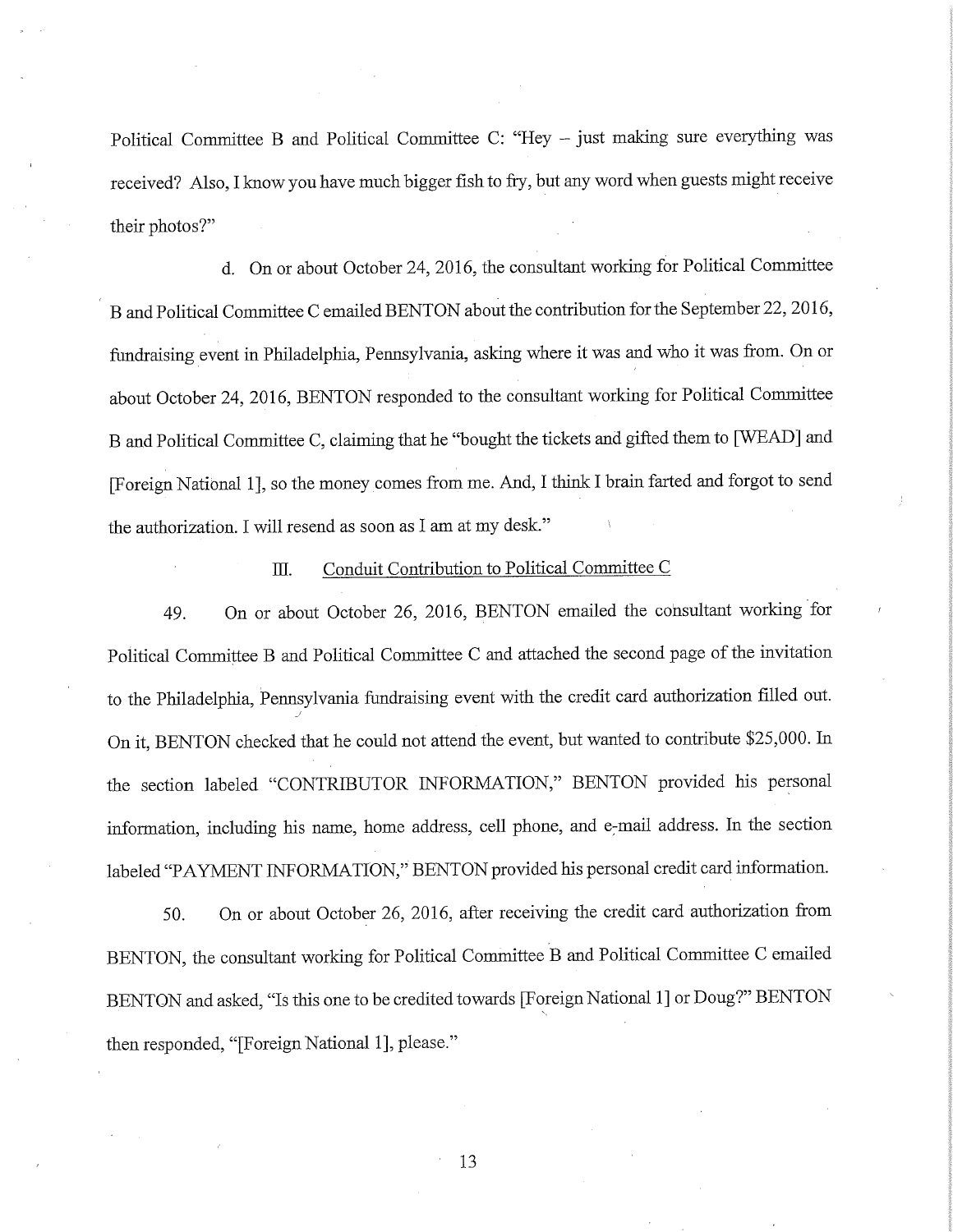51. On or about October 27, 2016, Political Committee C charged BENTON's personal credit card \$25,000. On or about October 31, 2016, BENTON paid his personal credit card with funds from the bank account for Company A that received the \$100,000 wired from Foreign National 1. BENTON retained \$75,000 of Foreign National l's money.

## IV. False Reports to the FEC

52. On or about December 8, 2016, BENTON and WEAD caused Political Committee B to submit an FEC Form 3X "Report of Receipts and Disbursements for Other than an Authorized Committee" to the FEC in Washington, D.C., falsely claiming that BENTON was the true source of a contribution to Political Committee B when in fact Foreign National 1 was the true source of the contribution.

53. On or about March 15, 2017, BENTON and WEAD caused Political Committee C to submit an FEC Form 3X "Report of Receipts and Disbursements for Other than an Authorized Committee" to the FEC in Washington, D.C., falsely claiming that "Jesse Bentor" (an apparent misspelling of BENTON's name) was the true source of a contribution to Political Committee C when in fact Foreign National 1 was the true source of the contribution.

54. On or about July 20, 2017, BENTON and WEAD caused Political Committee A to submit an FEC Form 3P "Report of Receipts and Disbursements by an Authorized Committee of a Candidate for the Office of President or Vice-President" to the FEC in Washington, D.C., falsely claiming that "Jesse Bentor" (an apparent misspelling of BENTON's name) was the true source of a contribution to Political Committee A when in fact Foreign National 1 was the true source of the contribution.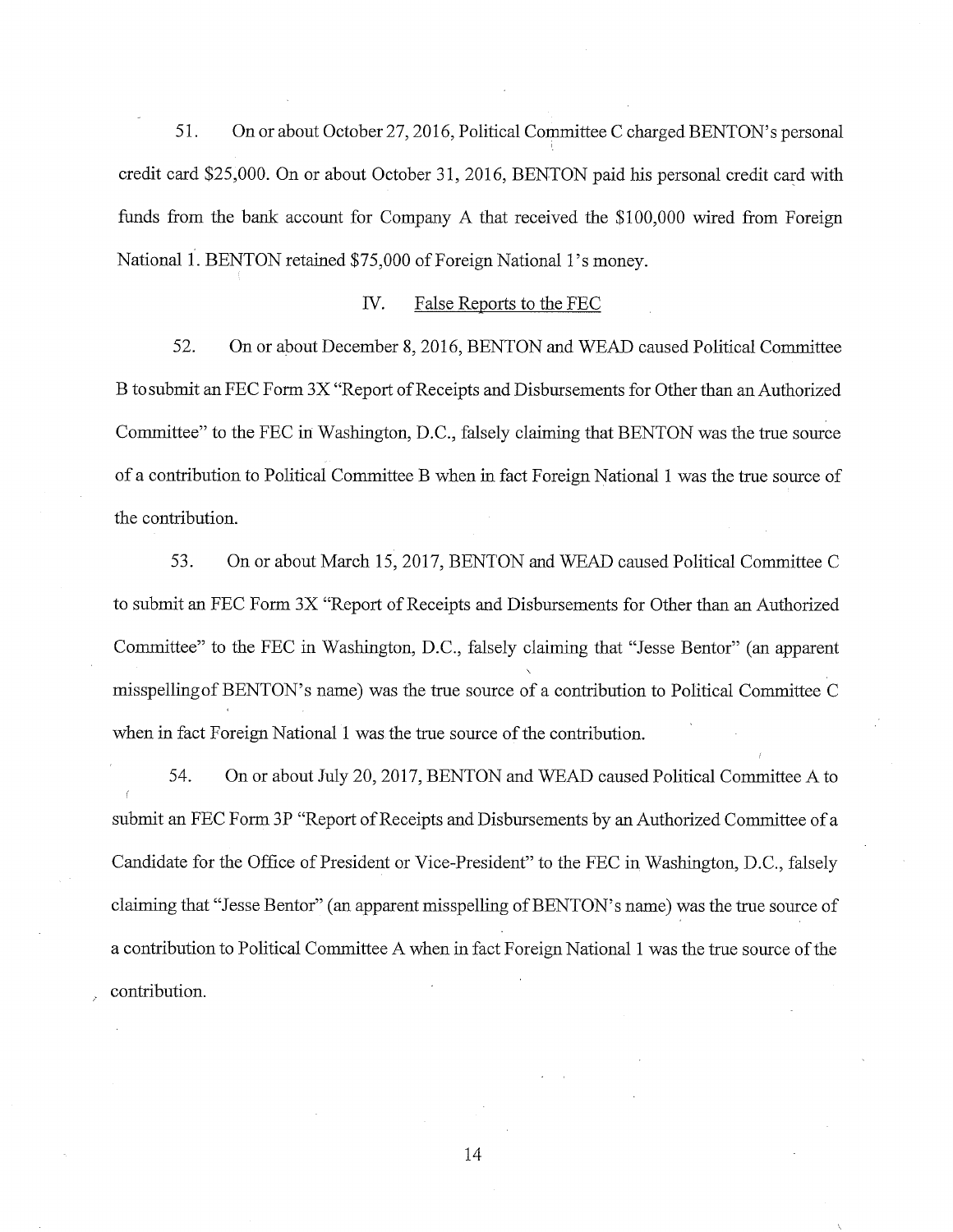## COUNT TWO 52 U.S.C. § 30121 and § 30109(d)(1)(A)(i); 18 U.S.C. § 2 (Contributions by Foreign Nationals and Aiding and Abetting)

55. Paragraphs 1 through 18 and 21 through 54 are realleged and incorporated herein by reference.

56. From in or about September 2016 to at least July 2017, in the District of Columbia and elsewhere, defendants JESSE R. BENTON and ROY DOUGLAS "DOUG" WEAD, knowingly and willfully solicited and caused the contribution of a foreign national, namely Foreign National 1, to Political Committee A, Political Committee B, and Political Committee C, and willfully caused the same entities to unwittingly accept and receive a contribution made by a foreign national, which aggregated \$25,000 in calendar year 2016.

All in violation of Title 52, United States Code, Sections 30121 and 30109(d)(1)(A)(i) and -Title 18 United States Code, Section 2.

## COUNT THREE

# 52 U.S.C § 30122 and § 30109(d)(1)(A)(i); 18 U.S.C § 2 (Contributions in the Name of Another and Aiding and Abetting)

57. Paragraphs 1 through 18 and 21 through 54 are realleged and incorporated herein by reference.

58. From in or about September 2016 to at least July 2017, in the District of Columbia and elsewhere, defendant JESSE R. BENTON, aided and abetted by ROY DOUGLAS "DOUG" WEAD, knowingly and willfully permitted his name to be used to effect the contribution of another to Political Committee A, Political Committee B, and Political Committee C, and defendants JESSE R. BENTON and ROY DOUGLAS "DOUG" WEAD knowingly and willfully caused Political Committee A, Political Committee B, and Political Committee C to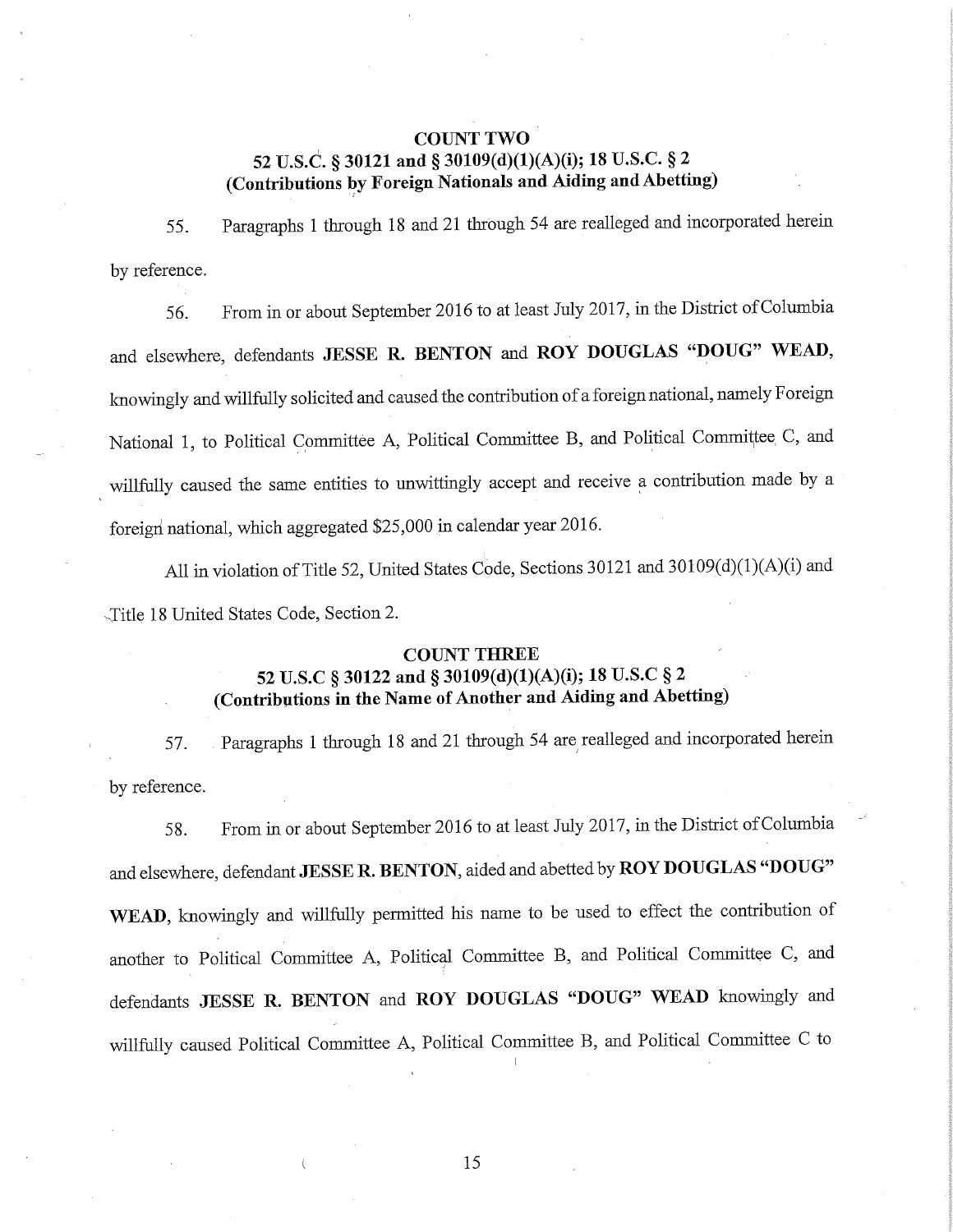unwittingly accept the contribution made by one person in the name of another person, which aggregated \$25,000 in calendar year 2016.

All in violation of Title 52, United States Code, Sections 30122 and 30109(d)(1)(A)(i) and Title 18, United States Code, Section 2.

## **COUNT FOUR 18 U.S.C. § 1519 and § 2 (Causing False Records and Aiding and Abetting)**

59. Paragraphs 1 through 18 and 21 through 54 are realleged and incorporated herein by reference.

60. On or about October 27, 2016, in the District of Columbia and elsewhere, defendants **JESSE R. BENTON** and **ROY DOUGLAS "DOUG" VVEAD,** with the intent to impede, obstruct, and influence, and in relation to and contemplation of, the investigation and proper administration of matters within the jurisdiction of departments and agencies of the United States, knowingly concealed, covered up, falsified, and made a false entry in a record, document, and tangible object, to wit, causing Political Committee B to unwittingly, falsely record in a report to the Federal Election Commission dated December 8, 2016, that BENTON contributed \$22,300 when the contribution actually came from someone other than the reported contributor, which falsification the defendants well knew and contemplated was related to the proper administration of Political Committee B's required disclosures under the Election Act by the Federal Election Commission.

All in violation of Title 18, United States Code, Sections 1519 and 2.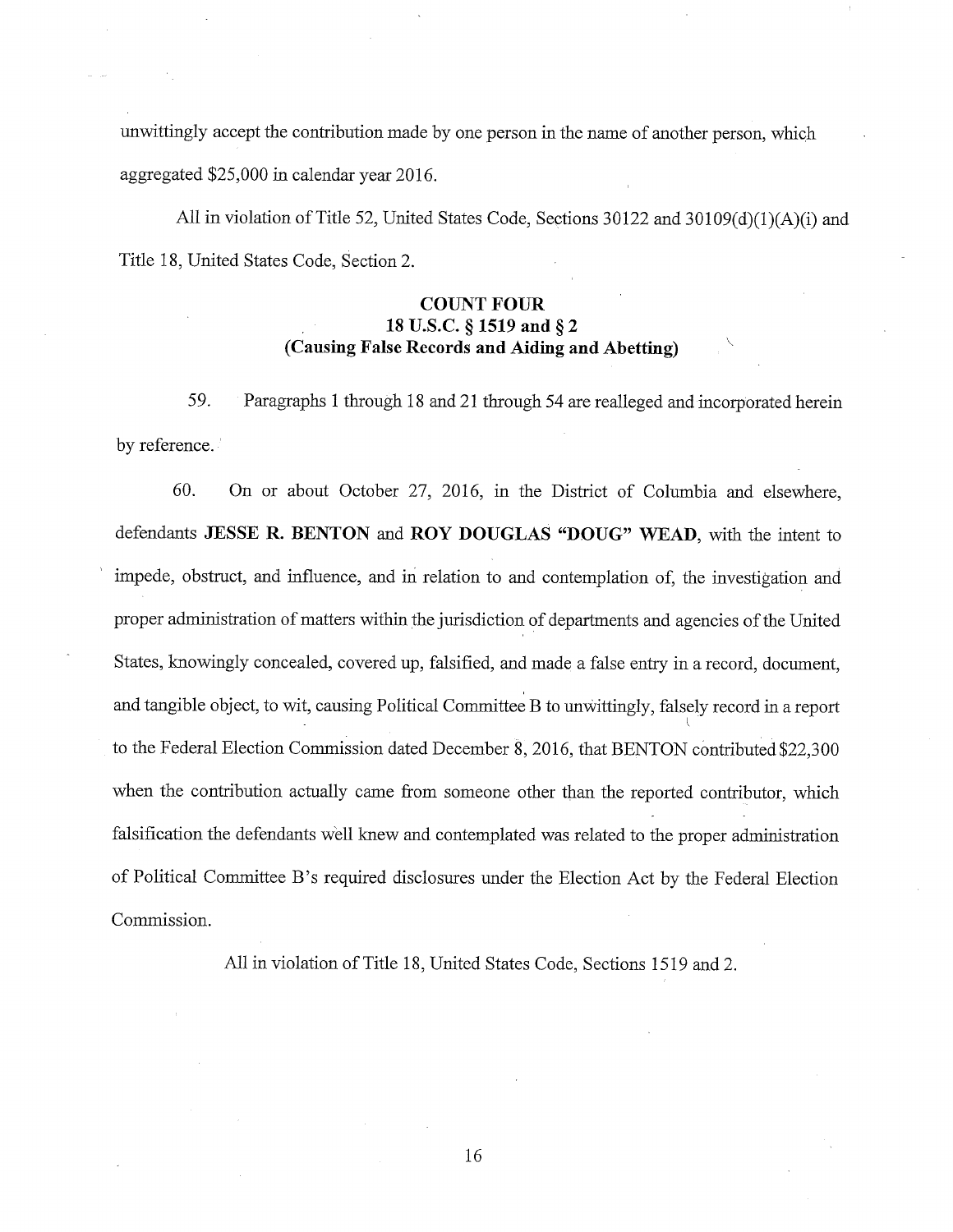## **COUNT FIVE 18 U.S.C. § 1519 and §2 (Causing False Records and Aiding and Abetting)**

61. Paragraphs 1 through 18 and 21 through 54 are realleged and incorporated herein by reference.

62. On or about October 27, 2016, in the District of Columbia and elsewhere, defendants **JESSE R. BENTON** and **ROY DOUGLAS "DOUG" VVEAD,** with the intent to impede, obstruct, and influence, and in relation to and contemplation of, the investigation and proper administration of matters within the jurisdiction of departments and agencies of the United States, knowingly concealed, covered up, falsified, and made a false entry in a record, document, and tangible object, to wit, causing Political Committee C to unwittingly, falsely record in a report to the Federal Election Commission dated March 15, 2017, that "Jesse Bentor" (an apparent misspelling of BENTON's name) contributed \$25,000 when the contributions actually came from someone other than the reported contributor, which falsification the defendants well knew and contemplated was related to the proper administration of Political Committee C's required disclosures under the Election Act by the Federal Election Commission.

All in violation of Title 18, United States Code, Sections 1519 and 2.

# **COUNT SIX 18 U.S.C. § 1519 and § 2 (Causing False Records and Aiding and Abetting)**

63. Paragraphs 1 through 18 and 21 through 54 are realleged and incorporated herein by reference.

64. On or about October 27, 2016, in the District of Columbia and elsewhere, defendants **JESSE R. BENTON** and **ROY DOUGLAS "DOUG" WEAD,** with the intent to impede, obstruct, and influence, and in relation to and contemplation of, the investigation and proper administration of matters within the jurisdiction of departments and agencies of the United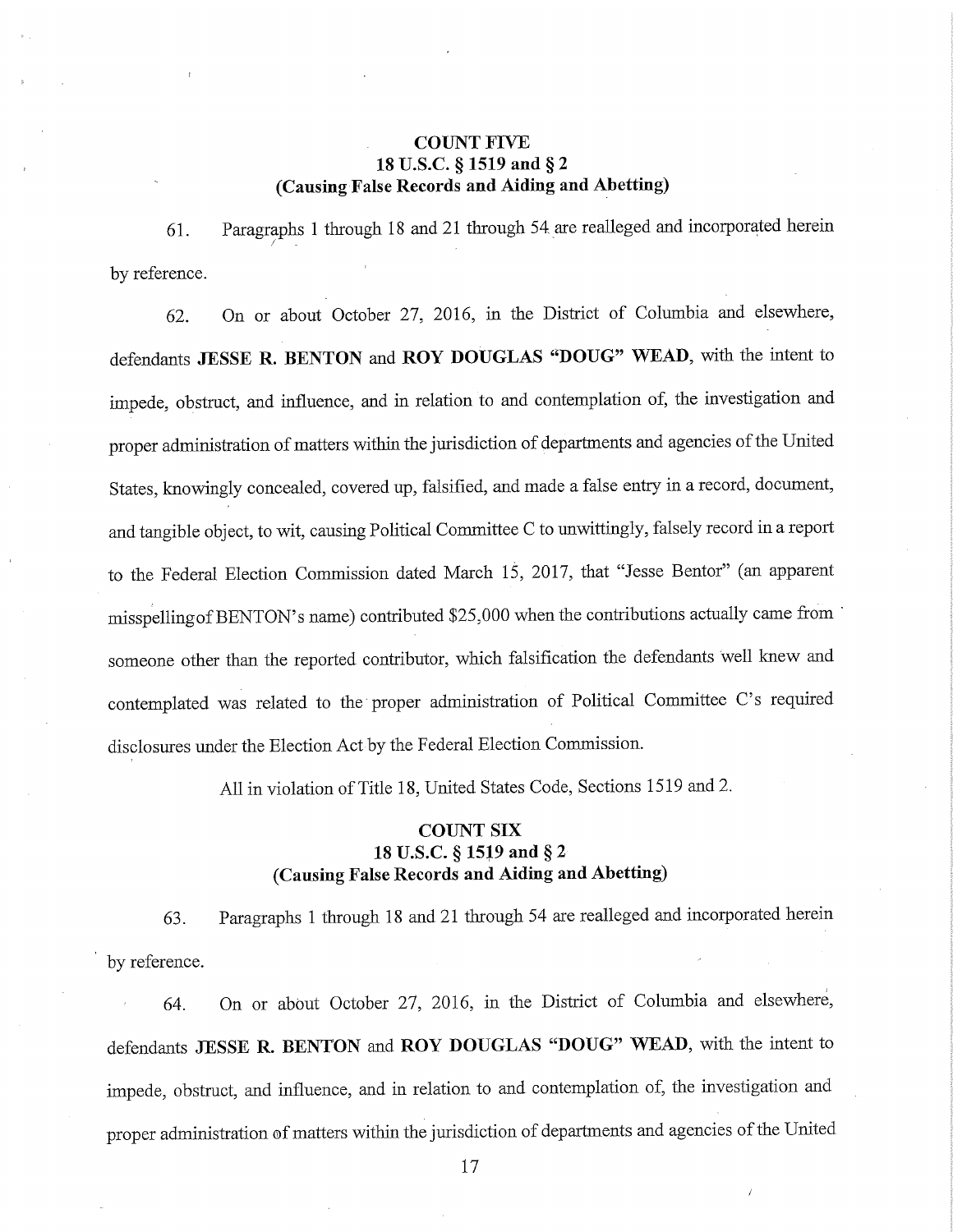States, knowingly concealed, covered up, falsified, and made a false entry in a record, document, and tangible object, to wit, causing Political Committee A to unwittingly, falsely record in a report to the Federal Election Commission dated July 20, 2017, that "Jesse Bentor" (an apparent misspelling of BENTON's name) contributed \$2,700 when the contributions actually came from someone other than the reported contributor, which falsification the defendants well knew and contemplated was related to the proper administration of Political Committee A's required disclosures under the Election Act by the Federal Election Commission.

All in violation of Title 18, United States Code, Sections 1519 and 2.